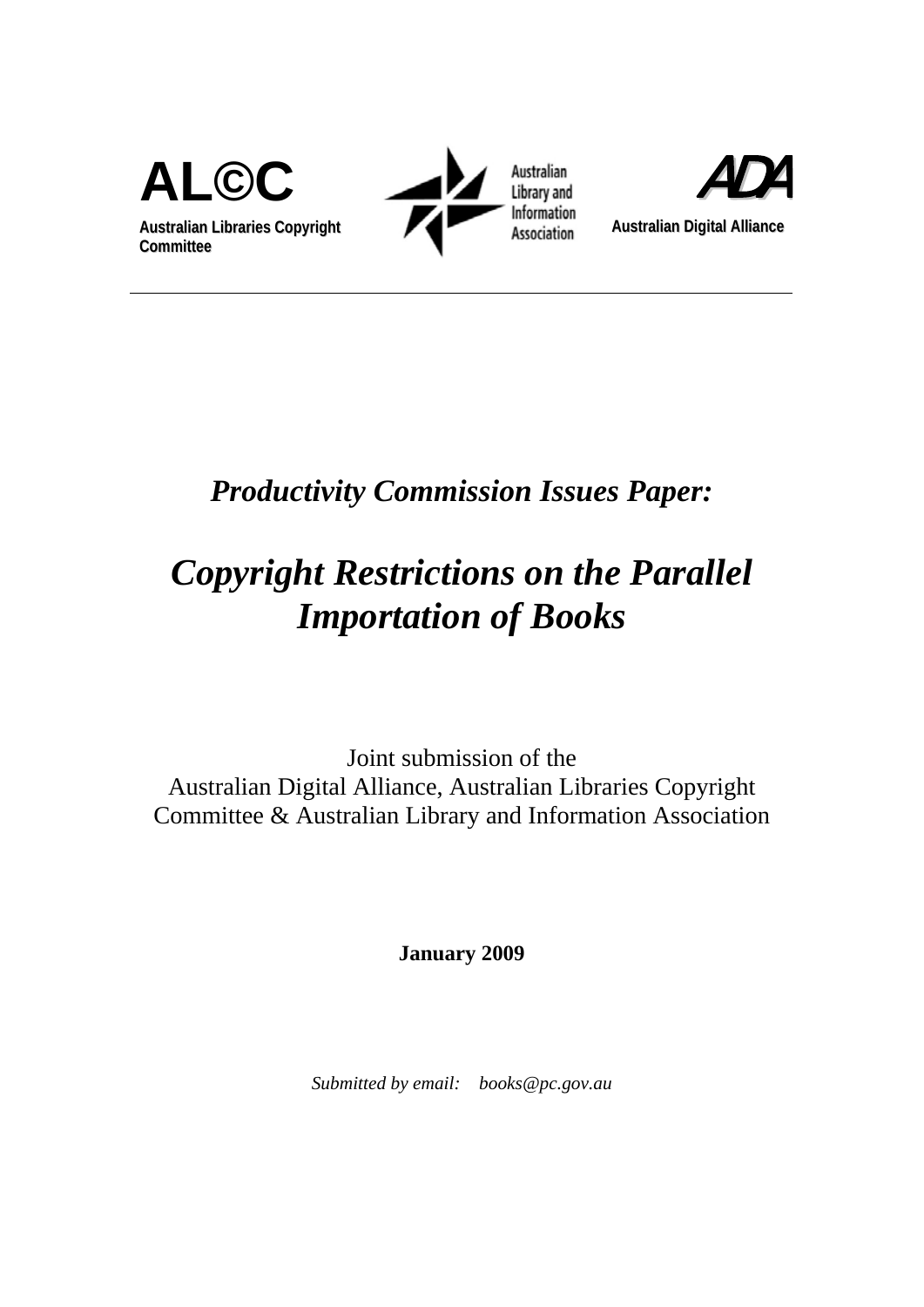### **1. About us**

This submission is made on behalf of the Australian Digital Alliance (ADA), the Australian Libraries Copyright Committee (ALCC) and the Australian Library and Information Association (ALIA). This joint submission of the ADA, the ALCC and ALIA represents a large constituency of Australian individuals and organisations, united in their call for book market reform.

We thank the Productivity Commission for the opportunity to comment on the Issues Paper "Copyright Restrictions on the Parallel Importation of Books" (the **Issues Paper**).

# **Australian Digital Alliance**

The ADA is a non-profit coalition of public and private sector interests formed to promote balanced copyright law and provide an effective voice for a public interest perspective in the copyright debate. ADA members include universities, schools, consumer groups, galleries, museums, IT companies, scientific and other research organisations, libraries and individuals.

Whilst the breadth of ADA membership spans across various sectors, all members are united by the common theme that intellectual property laws must strike a balance between providing appropriate incentives for creativity against reasonable and equitable access to knowledge.

# **Australian Libraries Copyright Committee**

The ALCC is the main consultative body and policy forum for the discussion of copyright issues affecting Australian libraries and archives. It is a cross-sectoral committee which represents the following organisations:

- National and State Libraries Australasia
- National Archives of Australia
- The Council of Australasian Archives and Records Authorities
- The Australian Society of Archivists
- Australian Library and Information Association
- Council of Australian University Librarians
- Australian Government Libraries Information Network
- National Library of Australia

The ALCC considers the impact of copyright law reform on Australian libraries and archives and provides advice to the Federal Government on how to maintain a balance between reasonable access to creative works for copyright users on the one hand and an incentive for copyright creators and owners on the other.

#### **Australian Library and Information Association**

ALIA is the professional organisation for the Australian library and information services sector. One of its objectives is to promote the free flow of information and ideas in the interest of all Australians and a thriving culture, economy and democracy.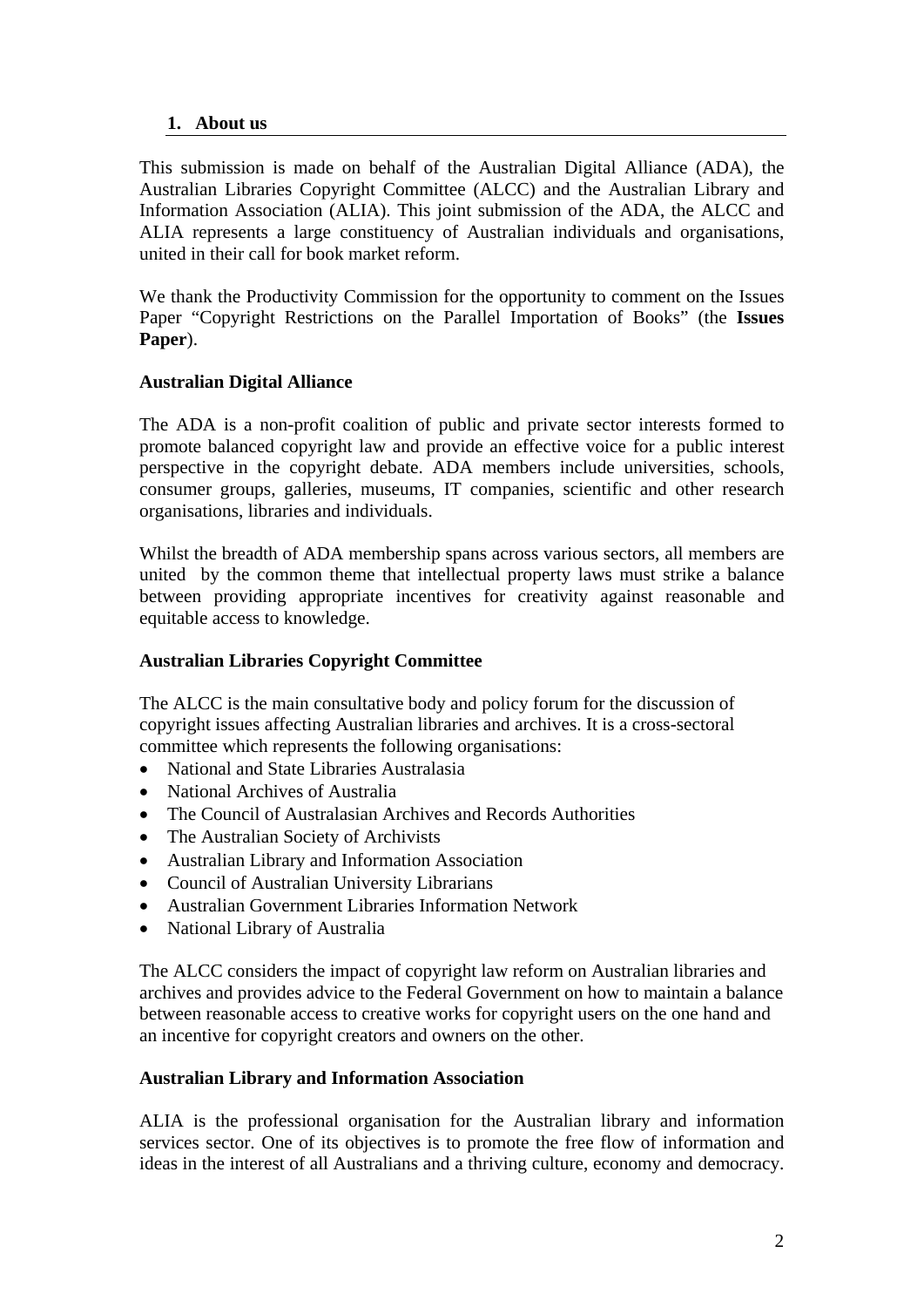ALIA believes Australian copyright and intellectual property policy must protect the interest of the public, education, research and library communities to promote the advancement and sharing of knowledge, innovation and creativity.

# **2. Cultural benefits of books**

The Issues Paper queries the 'precise nature of cultural benefits arising from books'<sup>1</sup>. We submit that there are a few facets of the cultural benefits that should be considered.

We agree that it is important to our society to encourage the production of Australian books. All types of Australian books (including fiction, non-fiction, academic works) provide different slices of Australian culture, society, stories, research and knowledge.

The Discussion Paper also asks "Do cultural benefits arise from the existence and output of authors per se, or from the creation and dissemination of particular types of stories and writings"<sup>2</sup>. We strongly believe that a thriving Australian book industry is of little use if those books are not readily accessible to the Australian public. We gain value from books by being able to access, read, discuss, and draw from those books. The creation of books is just one side of the coin; the other side is having adequate access to those books.

We submit the detrimental effect restrictions have upon Australians' access to books, in the form of higher prices, should be considered by the Productivity Commission.

# **3. Copyright framework**

These 'two sides' are evident when considering copyright policy. The Issues Paper asks if the 'high level objective' of the *Copyright Act 1968 (Cth)* is "the provision of 'an incentive to appropriate forms of investment in creative endeavour'".<sup>3</sup>

A central feature of copyright law is that it provides creators with a number of rights relating to their work. The *Copyright Act* allows creators to control copying, communication, adaption, publishing and performance of their work. These rights continue for the life of the writer plus seventy years. There are also rights that attach to the published editions of books. To reinforce these rights, there are civil and criminal enforcement provisions for copyright infringements. These rights exist with the intent of providing copyright creators and owners with an economic incentive to create and innovate.

In our submission, of equal, if not greater, importance is the counter-balance to these rights. There is a wide range of exceptions to copyright holders' rights that aim to ensure adequate access to creative works because this is in the public interest. For example the exceptions that allow interlibrary loans and document delivery between

 $\frac{1}{1}$  Ibid, 9.

 $<sup>2</sup>$  Ibid.</sup>

<sup>3</sup> Productivity Commission, *Issues Paper: Copyright Restrictions on the Parallel Importation of Books*, November 2008, 9.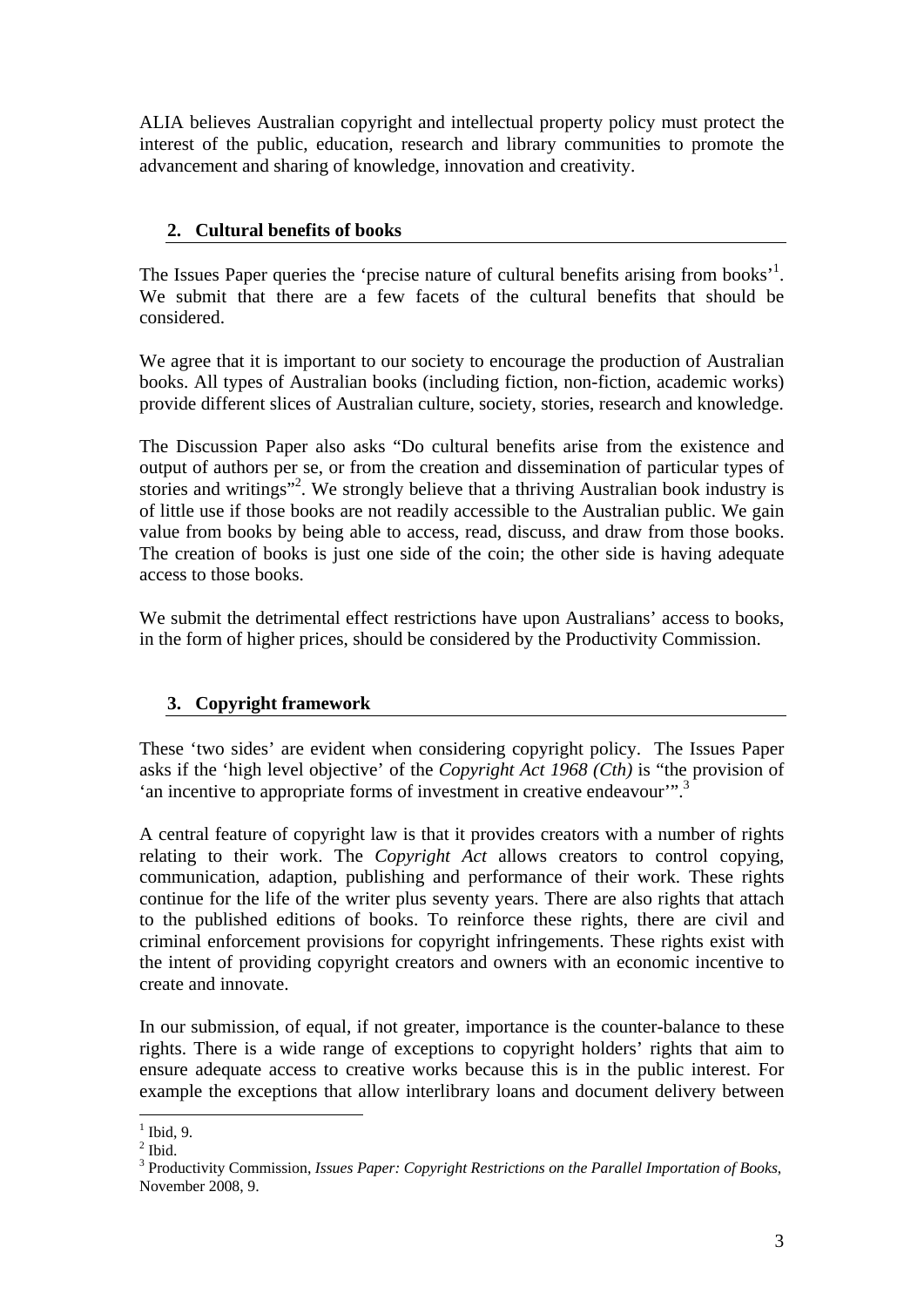libraries, ensure that people engaged in research or study in regional areas can gain access to materials in libraries across Australia.

We believe that the 'high objective' of copyright law is to optimise innovation and creation, and at the same time, to ensure that works are available to use and access for the public interest. Because of this, we see that copyright policy is about creating a balance between adequate access to materials on the one hand, and adequate incentives to create those materials on the other.

We wish to make the following submissions in relation to relation the restrictions, and their context within the Copyright Act:

**The restrictions are not needed in order to provide creators with further incentive to create and innovate.** As noted above, Australia already has provisions providing high levels of protection, in turn providing ample potential to commercially exploit works.

**The restrictions are not needed in order to provide local publishers with incentive to invest in creative endeavour.** It has been argued that the importation restrictions are necessary for publishers so there is a financial incentive for their investment in creative endeavour. As we discuss in further detail below, we submit that the financial incentive that publishers obtain through the importation restrictions is via monopoly profits gained at the expense of consumers.

Historically, the importation restrictions provided advantages to British publishers in the colonies (including Australia). International publishers continue to be significant beneficiaries of the current restrictions, as the subsidiaries or branch offices of international publishers in Australia can take advantage of a distribution monopoly that prevents retailers from sourcing cheaper books from overseas.<sup>4</sup>

Protectionist policy is a blunt tool for providing incentives for local publishers, and we strongly agree with the position outlined in the Issues Paper:

[I]f the government has the objective of assisting Australian book producers (whether authors, publishers or printers), direct subsidies or other policy instruments could achieve this objective at less cost to the community than is associated with parallel importation provisions.<sup>5</sup>

**The restrictions should be considered as a competition issue, and not a copyright issue.** Although situated in the Copyright Act, the parallel importation provisions are not a good fit with the high level objectives of the Copyright Act and would be more properly examined as a matter of competition and restrictive trade practices policy. We discuss the competition issues at heading 5, below.

 $\overline{a}$ 

<sup>&</sup>lt;sup>4</sup> This point was raised in a press release when the issue was revised in 2002: Senator the Honorable Richard Alston (Minister for Communications, Information Technology and the Arts) and the Honorable D Williams AM QC (Attorney-General), 'Cheaper Books and Software,' Press Release 13 March 2002. Archived copy available: http://www.richardalston.dcita.gov.au/Article/0,,0\_4-2\_4008- 4\_103988,00.html. 5

 $\sqrt[5]{\text{Ibid}, 7}$ .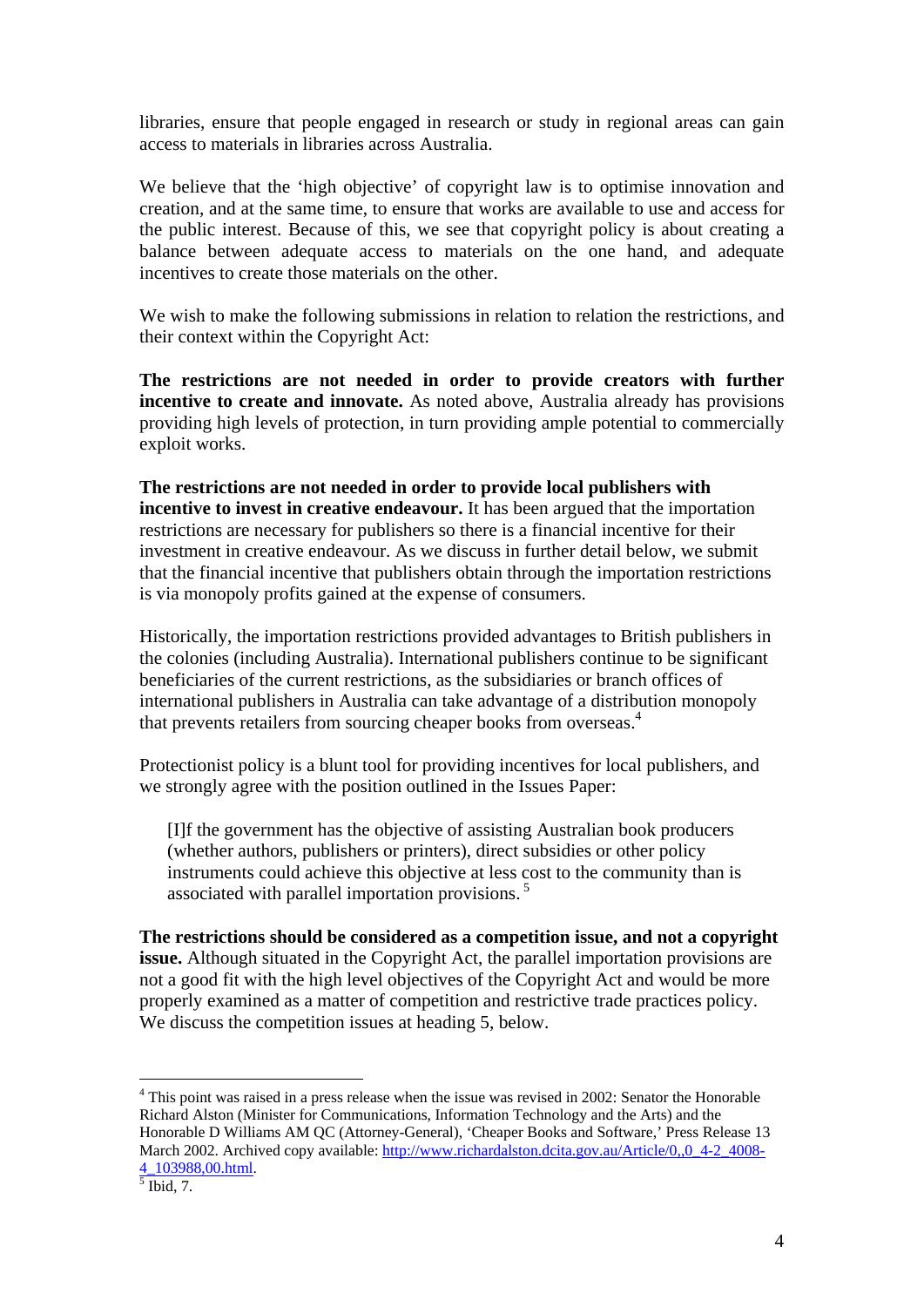#### **4. Consistency**

A brief point we wish to make is the lack of consistency in parallel importation provisions. For some subject matter like sound recordings, the restrictions have been lifted entirely, however there are still partial restrictions in respect of books, and the restrictions are still in place for other materials such as computer software.

The partial restriction on books is a compromise position, with the resulting provision being quite convoluted, and we submit, unworkable.<sup>6</sup>

# **5. Competition**

Throughout the long debate on the parallel importation provisions, it has been noted numerous times that the restrictions are not really a question of copyright protection, but really just of Protection.

In the High Court case *Interstate Parcel Express Co Pty Ltd v Time-Life International (Nederlands) BV*<sup>7</sup> involving parallel importation of cookbooks, Murphy J observed:

The evidence... suggests that the Australian public will suffer if the respondents succeed, that the copyright is being used to manipulate the Australian market, and that the respondents will control the outlets and the price to the public will be almost doubled, and the Australian public will have delayed access to publications freely available in the United States.

This issue arose on numerous occasions during the period of the Hawke and Keating governments. In 1983 then Federal Attorney-General Gareth Evans referred the matter of parallel importation restrictions to the Copyright Law Review Committee. The issue was revisited in 1989 when then Federal Minister for Consumer Affairs, Senator Nick Bolkus, referred an inquiry into the price of books to the Price Surveillance Authority (PSA). This inquiry recommended complete removal of the restrictions, with transitional arrangements.

The debate over 1990/1991 that followed resulted in the enactment of a 'compromise' position<sup>8</sup> on parallel importation. At the second reading of the Copyright Amendment Bill 1990, the Honourable Allan Rocher made a number of points that remain relevant to this debate:

The Government appears to have caved in to the demands of Australian publishers and Australian authors for protection against foreign competition, to the detriment of Australian readers. The Attorney-General (Mr Duffy) in his second reading speech claimed that the influx of cheap overseas books produced for much bigger domestic markets would threaten economic loss to both Australian publishers and Australian

 $\overline{a}$ 

 $6$  The relevant part of the Copyright Act is set out at Annex 1 of this submission. <sup>7</sup> [1977] HCA 52; (1977) 138 CLR 534 (29 September 1977). Available at

http://www.austlii.edu.au/cgi-bin/sinodisp/au/cases/cth/HCA/1977/52.html. 8

 $\frac{8}{8}$  Section 44A Copyright Act (1968)Cth, set out at Annex 1.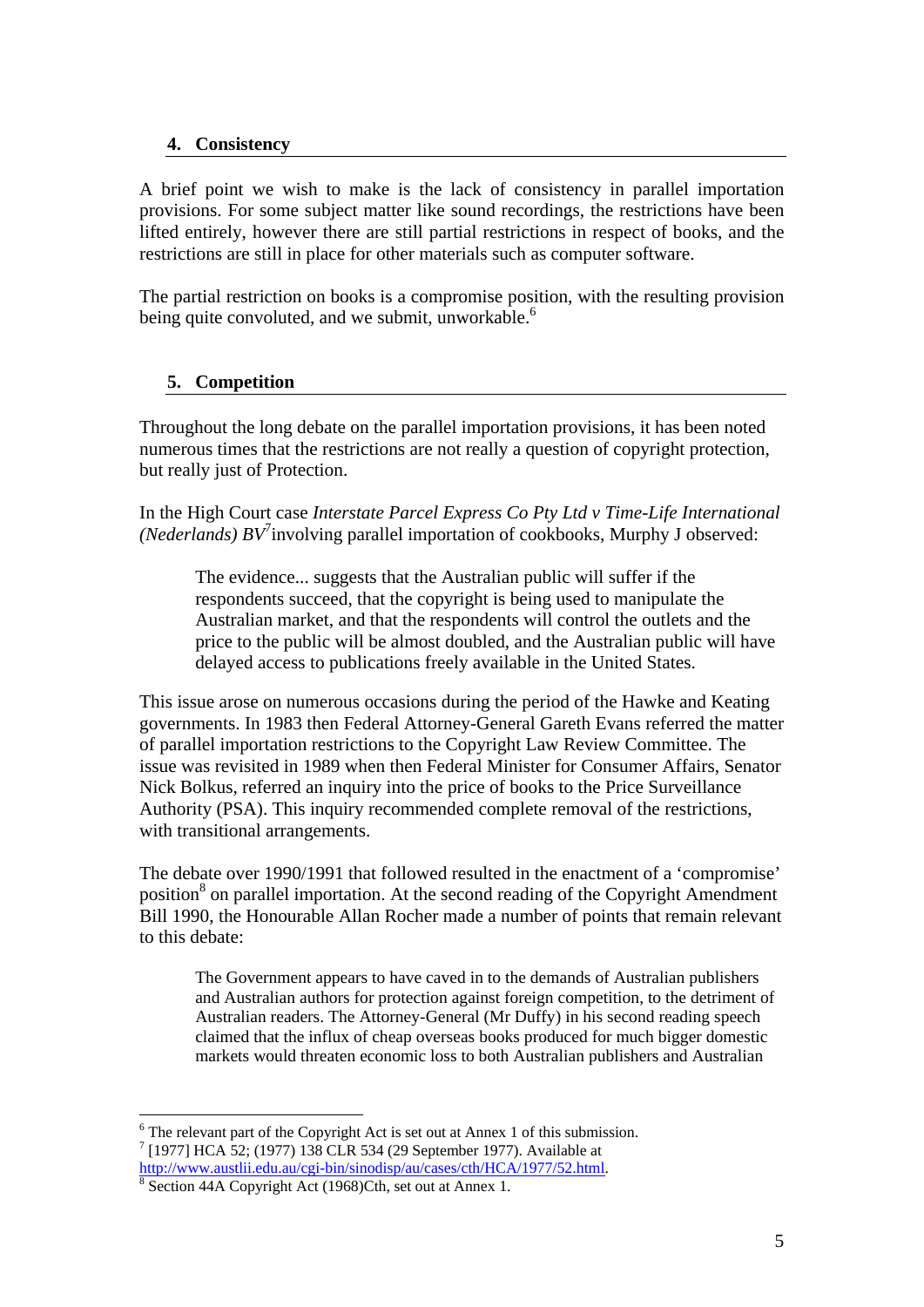authors if the PSA's recommendations were adopted. If this situation were to eventuate, it would be highly desirable from the standpoint of many consumers.

In the case of publishers, the economic loss referred to is the loss of monopoly profits that are gained at the expense of consumers. In the case of Australian authors, the Minister's anticipation of losses can only be considered as something of an insult to their literary talents. It implies that their work is of an inferior quality that needs to be protected by higher prices for imported books by foreign authors. Admittedly, Australian authors, to the extent that they are accurately represented by the Australian Society of Authors, share the Minister's sentiments. These writers apparently have no confidence in their ability to compete with overseas authors.<sup>9</sup>

In November 1995 the Prices Surveillance Authority reviewed these 'compromise' provisions and once again recommended the complete dismantling of the provisions, given evidence that the 1991 amendments lead to no reduction in book prices.

Later, in the 2000 *Review of intellectual property legislation under the Competition Principles Agreement* Henry Ergas and Professor Jill McKeough also recommended the removal of restrictions, saying "Removing the restrictions on parallel importation does not undermine the efficacy of copyright as a stimulus to creativity…Removing the restrictions will provide to Australia the same benefits as other economies secure through their far larger internal markets."<sup>10</sup>

The practical implications of competition problems in the Australian marketplace for books have also been raised by former New South Wales Premier Bob Carr in *The*  Australian newspaper<sup>11</sup>:

A new edition of the young adult bestseller Twilight sells for \$24.99 in Australia but only \$16.90 in the US and \$16.52 in Britain. I have converted to Australian dollars for this and following comparisons. The winner of the 2008 Booker Prize, The White Tiger, sells for \$32.95 in Australia, \$21.53 in the US and \$30.70 in Britain. Without the present restrictions, a parallel import edition of Harper Lee's classic To Kill a Mockingbird could be sold in Australian bookshops for \$13.95. But the protected Australian edition sells for \$21.95. A parallel import edition of Ian McEwan's Atonement could be sold for \$13.95, yet the present Australian edition sells for \$24.95. A parallel import edition of Memoirs of a Geisha could be sold for \$13.95, whereas the Australian edition sells for \$23.95.

For over twenty years, from the Hawke and Keating governments through to the Howard government, this issue has continued to arise, with review after review discussing the detrimental effect of the restrictions upon competition, and consequently, the affordability of books in Australia.

 $\overline{a}$ 

<sup>&</sup>lt;sup>9</sup> Commonwealth, Parliamentary Debates, House of Representatives, 14 May 1991, 3695 (Hon. Allan Rocher).

<sup>&</sup>lt;sup>10</sup> H Ergas and J McKeough, *Review of intellectual property legislation under the Competition*<br>*Principles Agreement*, 2000, 8. Available at http://www.ipaustralia.gov.au/pdfs/jpcr/finalreport.pdf.

<sup>&</sup>lt;sup>11</sup> Bob Carr, "Bob Carr on the Case for Cheaper Books" *The Australian*, 13 December 2008, 5.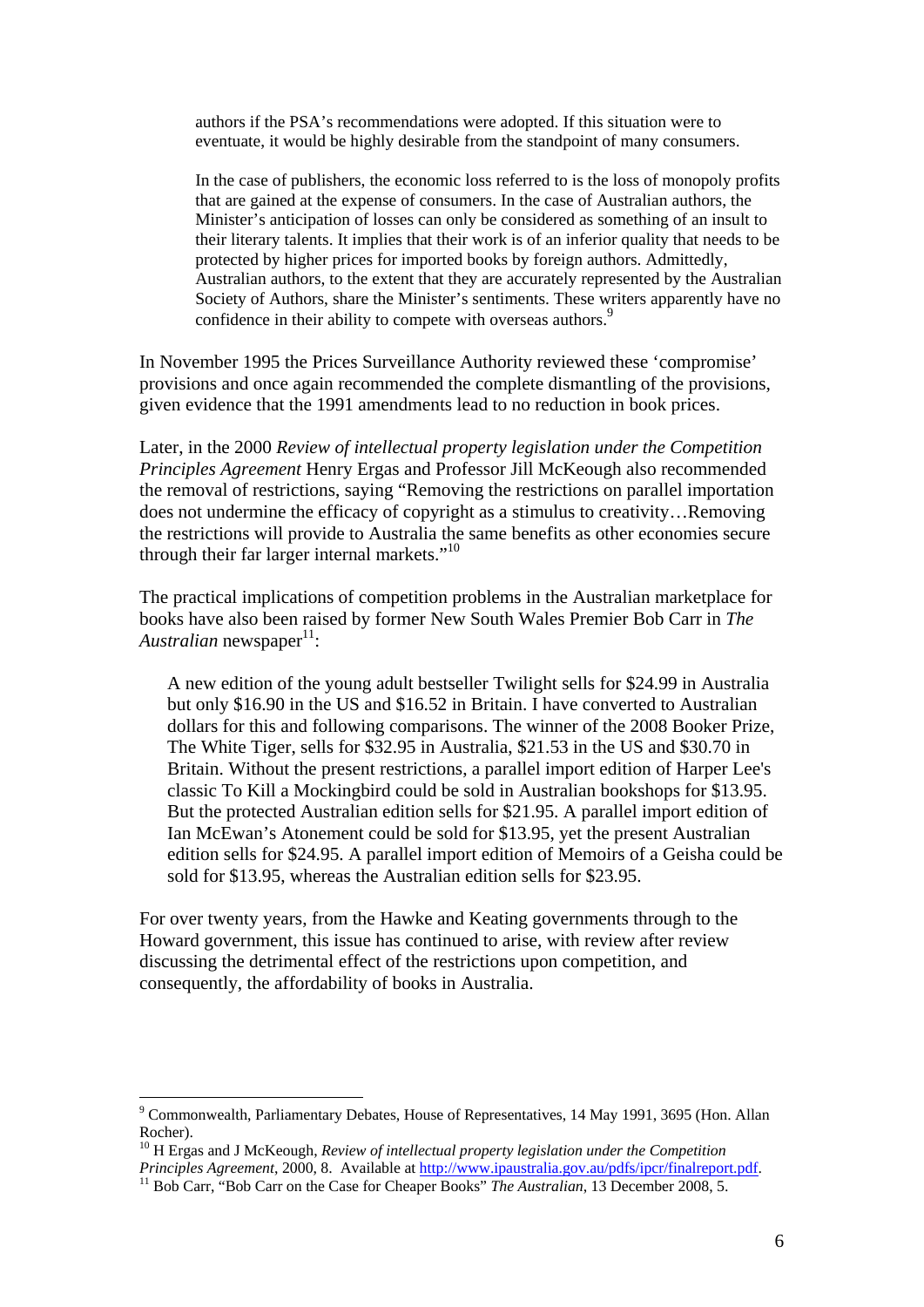# **6. Parallel Importation and Amazon.com**

The use of the Internet to sell goods and service has led to the emergence of an international market place with direct consumer-distributor dealing … This new technology has drastically reduced the effect of parallel importation bans within Australia, primarily due to the development of e-commerce industry.12

In more recent times, there are compelling reasons for dismantling the restrictions. It has been argued that importation restrictions are necessary to ensure that Australia is not flooded with cheap versions of books from the UK and the US, with which Australian publishers would be unable to compete. However, regardless of the current importation restrictions, any Australian consumers with an internet connection have for some time been able to access these cheaper books via book suppliers such as Amazon.com (and Amazon.co.uk).

The restrictions upon parallel importation simply have the result of excluding Australians who are less 'internet savvy' from obtaining more competitively priced books, and putting Australian brick-and-mortar book sellers in a less competitive position than online UK and US bookstores. In our globalised, connected world it seems illogical to continue to maintain these importation restrictions.

We believe the importation restrictions raise an equity issue, in that it is people without access to the internet (or without the necessary skills) who are more likely to be paying the price of the parallel importation restrictions. In many cases this will be the people who can least afford to be paying higher prices for books.

We submit that dismantling of the restrictions upon parallel importation should be supported where the benefits of wider range, access, and cost differentials of books are of value to the community. In our submission, the benefits flowing from greater competition in the form of increased access to book outweigh any benefit obtained in continuing protectionism.

# **7. The New Zealand Experience**

It has been argued that Australia, as a smaller English speaking country would be in a more vulnerable position should the restrictions be removed, as the book industry comes into competition with the US and the UK. In contrast, the removal of parallel importation restrictions within Europe is said to be a very different experience, as language differences mean the competition between smaller European countries and the larger US and UK industries is not so marked.

It is therefore useful to consider the New Zealand experience, due to the large similarities with Australia. We are both English speaking countries, with (relatively)

 $\overline{a}$ 12 Julia Windsor, "Parallel Importation and its Effect on Information Technology", 2003, *Digital Technology Law Journal 3*, Para 18. Available at: http://www.austlii.edu.au/au/journals/DTLJ/2003/3.html.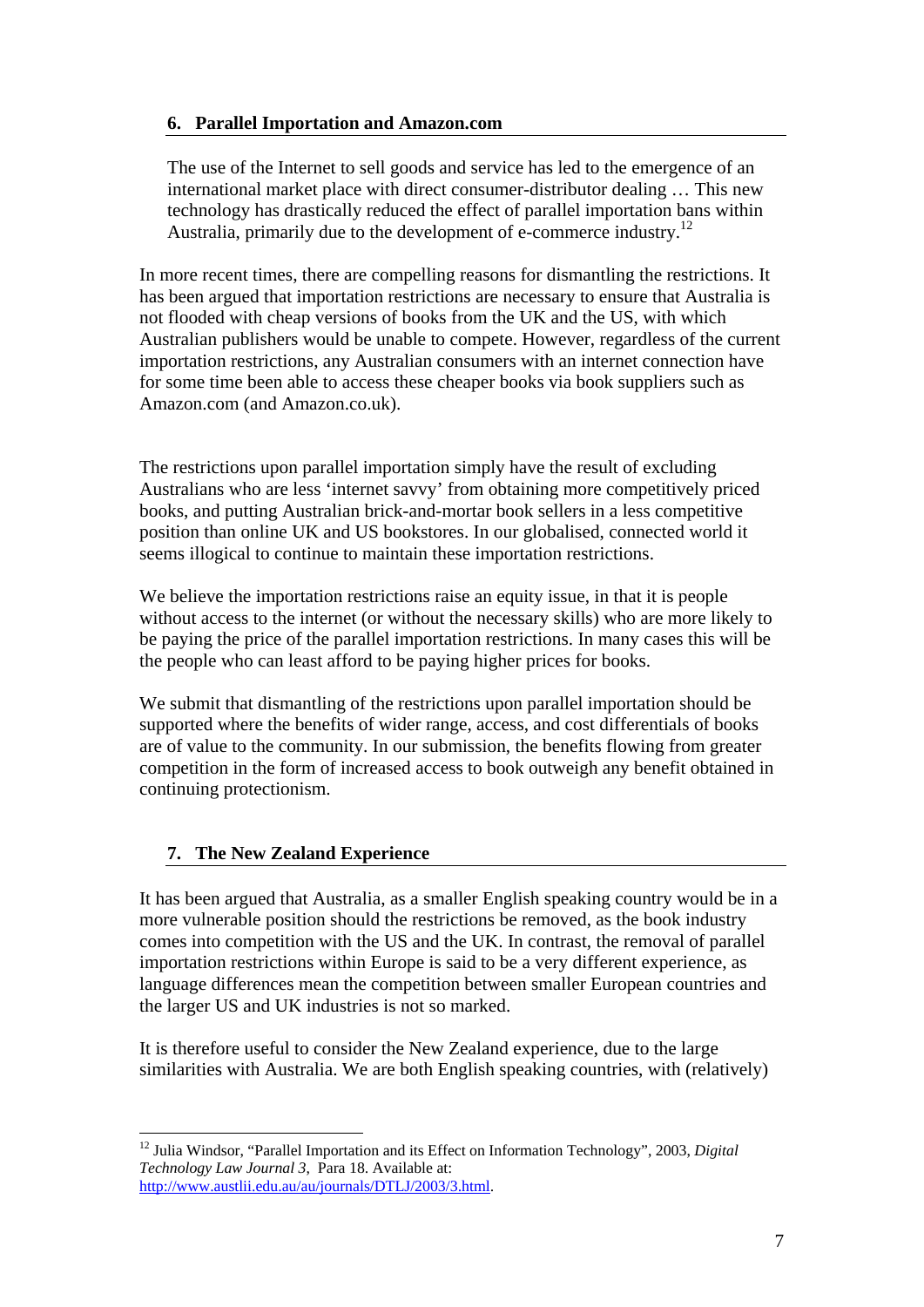small populations. The restriction upon parallel importation of books was removed in New Zealand in 1998 with, apparently, large benefits flowing from the removal.

A report prepared for the NZ Minister of Economic Development in 2004 summarised its favourable findings, which are worth reproducing in some detail:

On the one hand, there was no evidence of any substantial detriment to the financial performance or investment activity of these three industries [book publishing, music recording and computer software] following liberalisation. Indeed**, in the case of book publishers, income earned by publishers has risen substantially** from 1998 to the present while export growth in this sector since liberalisation has exceeded overall export growth.

On the other hand, there is evidence of lower retail pricing in these three industries following liberalisation. For instance, **New Zealand book prices are now lower than Australia's despite Australia having the lower price advantage before New Zealand's liberalisation of parallel imports**.

… Furthermore**, there is evidence that parallel importing, at least in the book publishing and music sectors, has promoted greater choice and availability of products to consumers** and other users of copyright-protected works. For instance, book retailers have reported improved speed in filling customer orders, improved availability and access, and earlier release of new titles since liberalisation.

... However, generally speaking, the impression that can be gained from retailers is that the incidence of parallel importing itself is not particularly high. It seems that the main impact of liberalisation is that by legalising parallel imports, those imports have been strengthened as a real competitive threat to incumbent and authorised distributors and wholesalers. Faced with this threat, suppliers have improved their performance in providing more competitive terms and conditions of supply and therefore reduced the need to engage in any substantial volume of parallel importing. Taken together, the above considerations suggest that New Zealand should maintain its current liberal treatment of parallel importation as the gains to society as a whole exceed any observable detriments.  $^{13}$  (Emphasis added)

We believe that where the parallel importation restrictions to be removed in Australia, our experience would be very similar to that in New Zealand.

#### **8. Conclusion**

 $\overline{a}$ 

We strongly support removal of the restrictions upon parallel importation of books. We believe greater competition will lead to an increase in the variety of books available and more competitively priced books, increasing their accessibility for Australians.

We thank the Productivity Commission for the opportunity to comment.

<sup>13</sup> *The Impact of Parallel Imports on New Zealand's Creative Industries Final Report.* Network Economics Consulting Group, October 2004, 6-7. Available at: http://www.med.govt.nz/upload/11982/negc.pdf.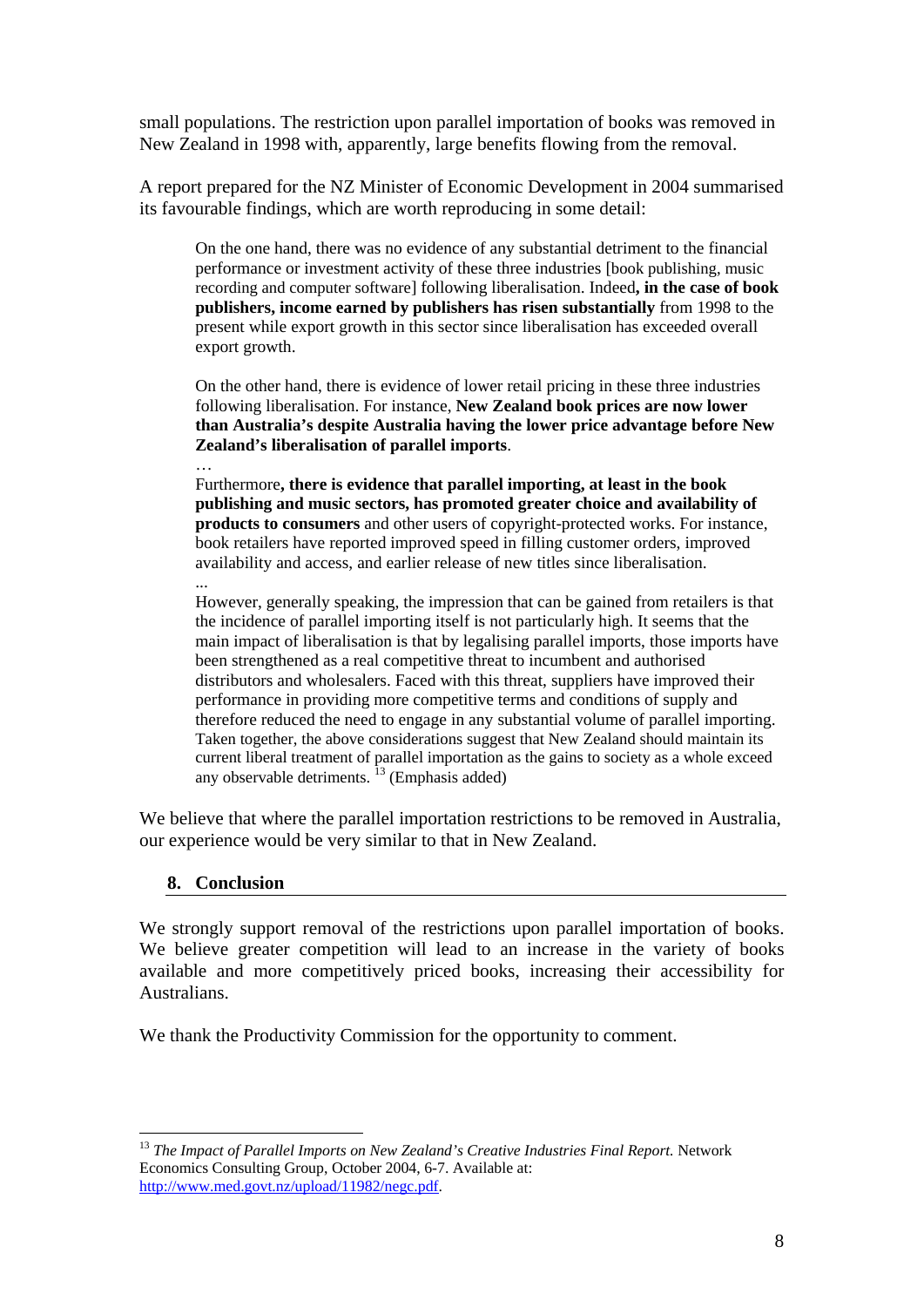# **COPYRIGHT ACT 1968 - SECT 44A**

Importation etc. of books

 (1) The copyright in an overseas work first published on or after the commencing day is not infringed by a person who, without the licence of the owner of the copyright, imports a non‑infringing book into Australia for a purpose mentioned in paragraph  $37(1)(a)$ , (b) or (c).

(2) Subject to this section, the copyright in:

(a) an overseas work first published before the commencing day; or

 (b) a work first published in Australia, whether before, on or after the commencing day;

is not infringed by a person who, without the licence of the owner of the copyright, imports a copy (in this subsection called the imported copy ) of a hardback or paperback version of a non‑infringing book into Australia for a purpose mentioned in paragraph  $37(1)(a)$ , (b) or (c) if:

 (c) the person had ordered in writing from the copyright owner, or the owner's licensee or agent, one or more copies of that version of the book (not being second-hand copies or more copies than were needed to satisfy the person's reasonable requirements); and

 (d) when the person ordered the imported copy, the original order mentioned in paragraph (c) had not been withdrawn or cancelled by, or with the consent of, the person and:

 (i) at least 7 days had elapsed since the person placed the original order and the copyright owner, licensee or agent had not notified the person in writing that the original order would be filled within 90 days after it was placed; or

 (ii) at least 90 days had elapsed since the person placed the original order and the copyright owner, licensee or agent had not filled the order.

 (3) The copyright in a published work (whether first published before, on or after the commencing day) is not infringed by a person who, without the licence of the owner of the copyright, imports a single copy of a non‑infringing book into Australia if the importation is for the purpose of filling a written order, or a verifiable telephone order, by a customer of the person and:

 (a) in the case of a written order, the order contains a statement, signed by the customer; or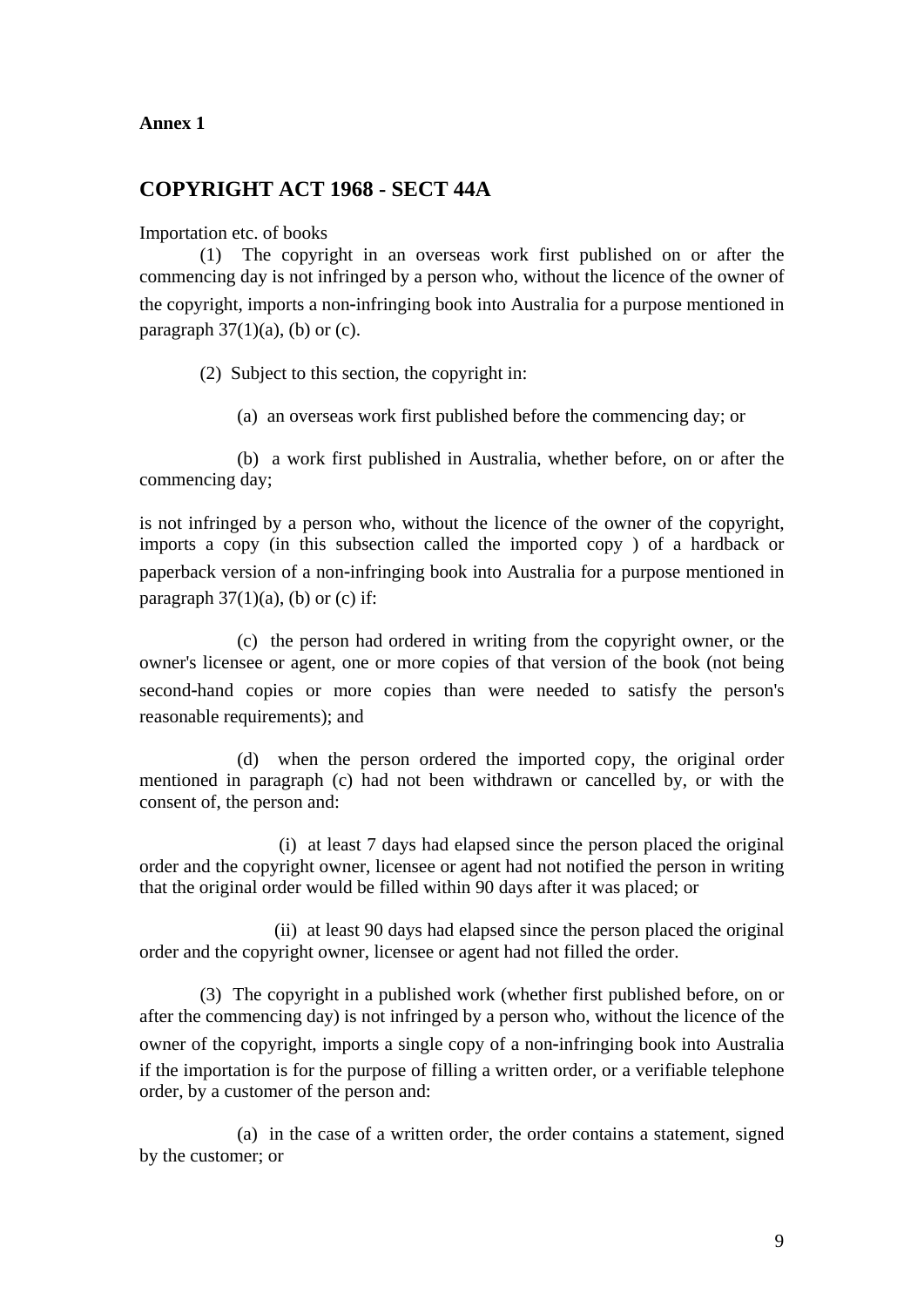(b) in the case of a telephone order, the customer makes a verifiable statement;

to the effect that the customer does not intend to use the book for a purpose mentioned in paragraph  $37(1)(a)$ , (b) or (c).

 (4) The copyright in a published work (whether first published before, on or after the commencing day) is not infringed by a person who, without the licence of the owner of the copyright, imports 2 or more copies of a non-infringing book into Australia if:

 (a) the importation is for the purpose of filling a written order, or a verifiable telephone order, placed with the person by or on behalf of a library, other than a library conducted for the profit (direct or indirect) of a person or organisation; and

 (b) in the case of a written order--the order contains a statement, signed by the person placing the order, to the effect that the library does not intend to use any of the books for a purpose mentioned in paragraph  $37(1)(a)$ , (b) or (c); and

 (c) in the case of a telephone order--the person placing the order makes a verifiable statement to the effect referred to in paragraph (b); and

 (d) the number of copies so imported is not more than the number of copies so ordered.

 (5) Without limiting the ways in which a telephone order under subsection (3) or (4), or a statement under paragraph (3)(b) or (4)(c) relating to such an order, may be verified, such an order or statement is, for the purposes of this section, taken to be verifiable if the person who takes the order, or to whom the statement is made, makes a written note of the details of the order or statement when, or immediately after, the order is placed, or the statement is made, as the case may be.

(6) Where:

 (a) a book is imported into Australia for a purpose mentioned in paragraph  $37(1)(a)$ , (b) or (c); and

 (b) the importation does not, under this section, constitute an infringement of copyright in a published work;

 the use of the book for any such purpose does not constitute an infringement of the copyright in the work and subsection 38(1) does not apply to the book.

 (7) Subsection (2) does not apply to the importation of a copy of a hardback version of a non‑infringing book into Australia if the copyright owner, or his or her licensee or agent, is able to supply in Australia enough copies of a paperback version of the book to fill any reasonable order.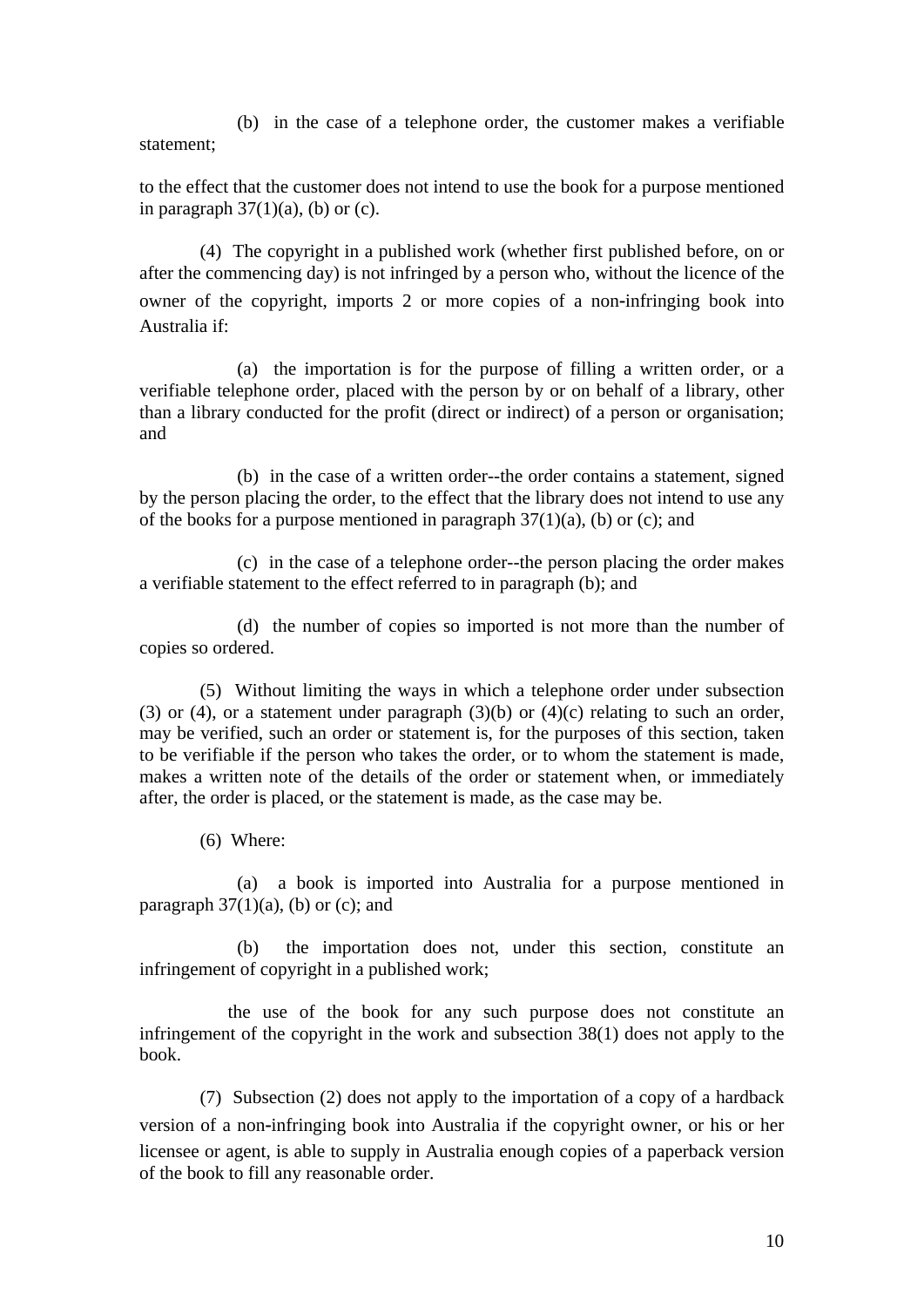(8) For the purposes of paragraph (2)(d), a copyright owner, licensee or agent is not taken to have filled an order by a person for one or more copies of a version of a book unless and until the copyright owner, licensee or agent sends the copy, or all of the copies, as the case requires, to the person.

(9) In this section:

"book" does not include:

 (a) a book whose main content is one or more musical works, with or without any related literary, dramatic or artistic work; or

 (b) a manual sold with computer software for use in connection with that software; or

(c) a periodical publication.

\_\_\_\_\_\_\_\_\_\_\_\_\_\_\_\_\_\_\_\_\_\_\_\_\_\_\_\_\_\_\_\_\_\_\_\_\_\_\_\_\_\_\_\_\_\_\_\_

"commencing day" means the day on which the Copyright Amendment Act 1991 commences.

"overseas work" means a work:

(a) that was first published in a country other than Australia; and

 (b) that was not published in Australia within 30 days after its first publication in that other country.

Note: A work may, for the purposes of this Act, be first published in Australia if it is published in Australia within 30 days of an earlier publication elsewhere. For the meaning of first publication , see section 29 and, in particular, subsection 29(5).